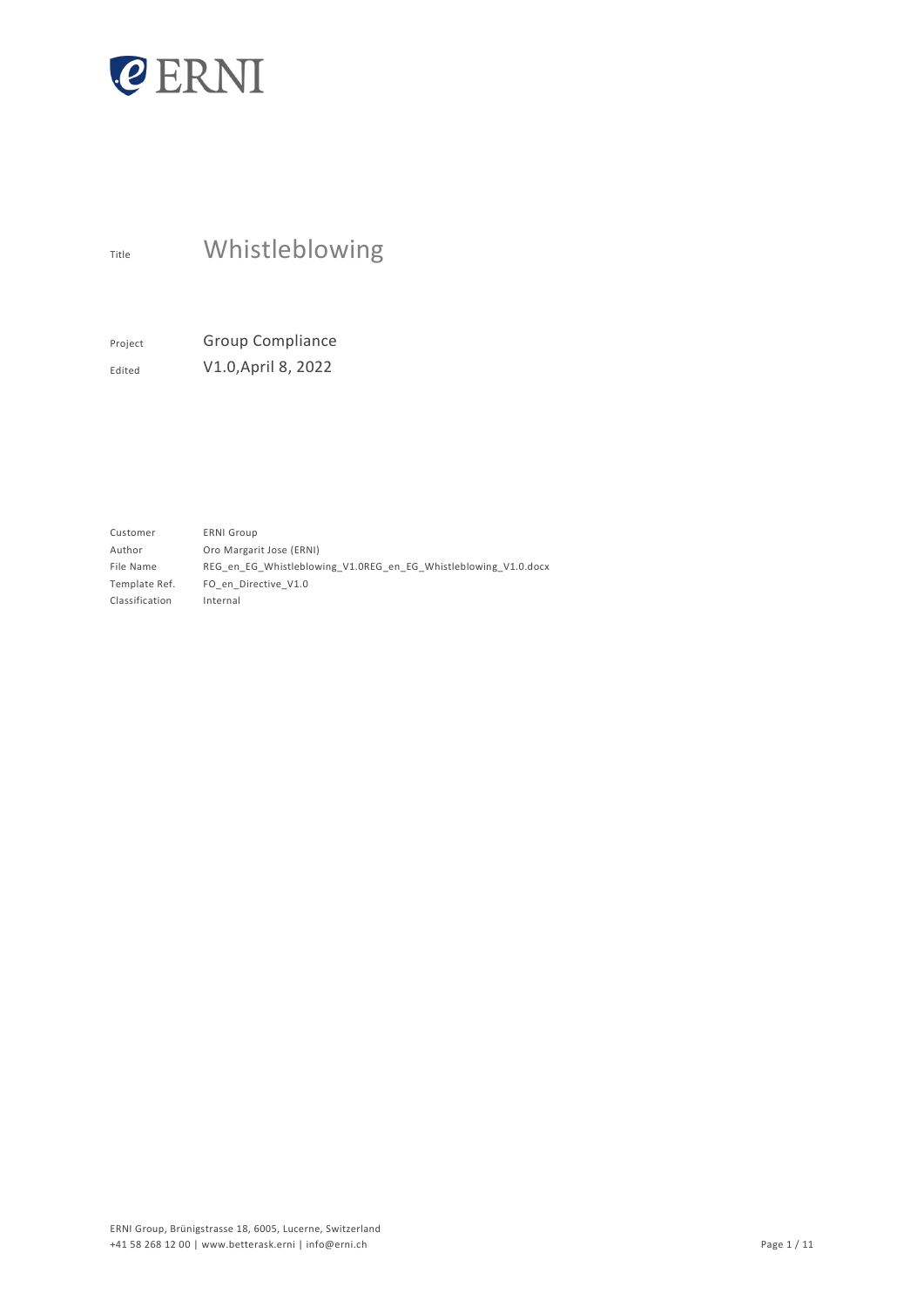

# CHANGE CONTROL

This page shows the change status of this document. With each change a new edition takes place.

| Version | Revision                                             | Author | Date       |
|---------|------------------------------------------------------|--------|------------|
| X0.1    | New version according to EU Whistleblowing Directive | orjs   | 21.03.2022 |
| V1.0    | Approved Version / GEB                               | gi     | 26.04.2022 |
|         |                                                      |        |            |
|         |                                                      |        |            |
|         |                                                      |        |            |
|         |                                                      |        |            |
|         |                                                      |        |            |
|         |                                                      |        |            |
|         |                                                      |        |            |
|         |                                                      |        |            |
|         |                                                      |        |            |
|         |                                                      |        |            |

# Property rights

This document is the intellectual property of ERNI Group, and may not be copied, reproduced, transmitted or used without the permission of ERNI Group Unauthorized exploitation is punishable according to Art. 23.

The work is also copyrighted. The rights justified thereby, in the translation, the reprinting, the removal of illustrations, the passing on photomechanical or similar way and the storage in data processing plants remain, even with only partial use, reserved. The functions, data and illustrations described in this documentation are subject to change at any time. They serve the better understanding of the matter, without claiming completeness and accuracy in detail.

# COPYRIGHT © 2020 ERNI Group

All rights reserved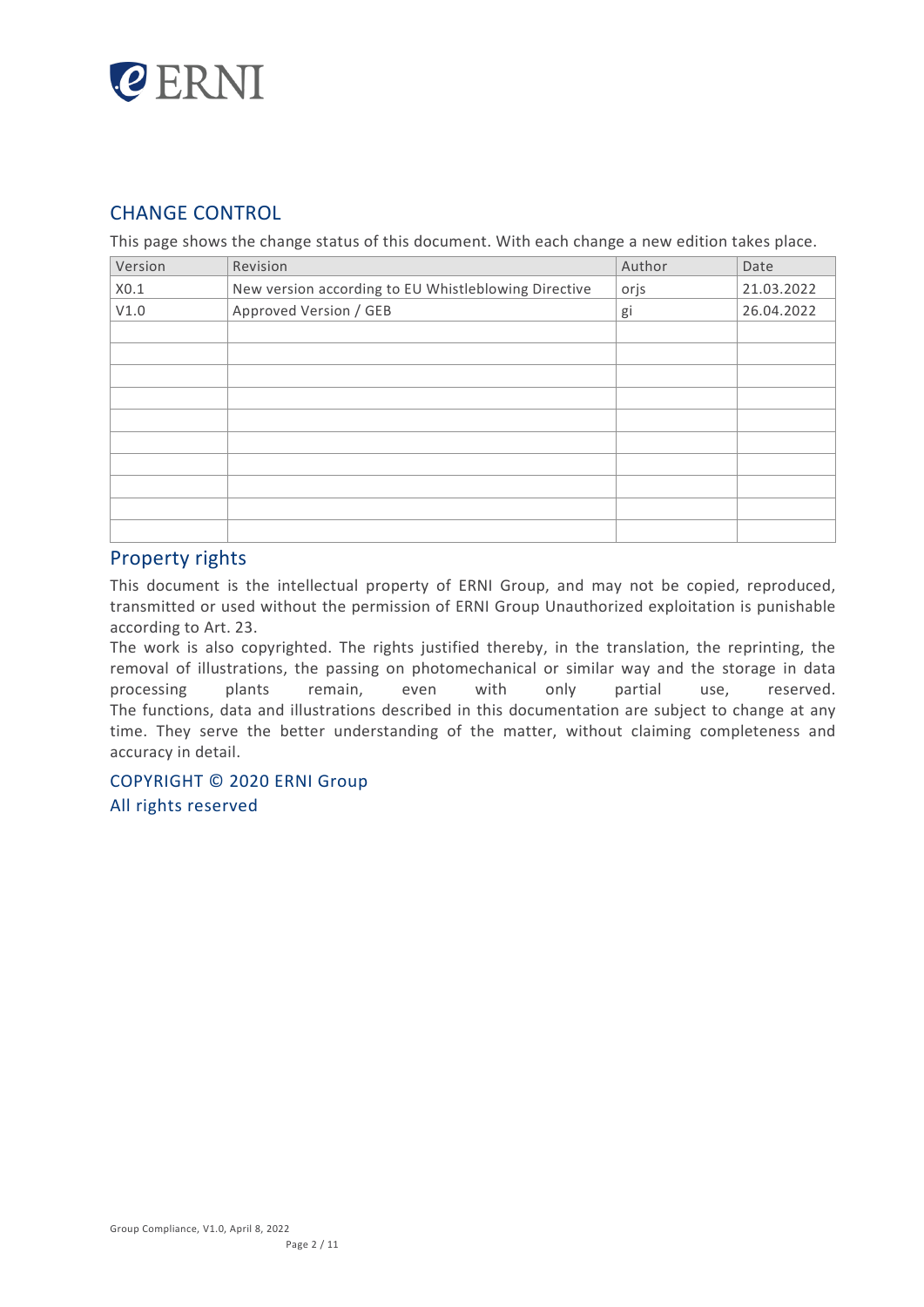

# Content

| $\mathbf{1}$ |                        | 4              |
|--------------|------------------------|----------------|
| 1.1          |                        | $\overline{4}$ |
| 1.2          |                        | $\overline{4}$ |
| 1.3          |                        |                |
| 1.4          |                        | $\overline{4}$ |
| 2            |                        | $\overline{4}$ |
| 2.1          |                        |                |
| 2.2          |                        | $\overline{4}$ |
| 3            |                        | $\overline{4}$ |
| 3.1          |                        | $\overline{4}$ |
| 3.2          |                        | 5              |
| 3.3          |                        |                |
| 3.4          |                        | $\overline{7}$ |
| 3.5          |                        | $\overline{7}$ |
| 3.5.1        |                        | -8             |
| 3.5.2        |                        | 8              |
| 3.5.3        |                        | 8              |
| 3.6          |                        | 8              |
| 4            |                        | 11             |
| 5            |                        | 11             |
| 5.1          | Implementation________ | 11             |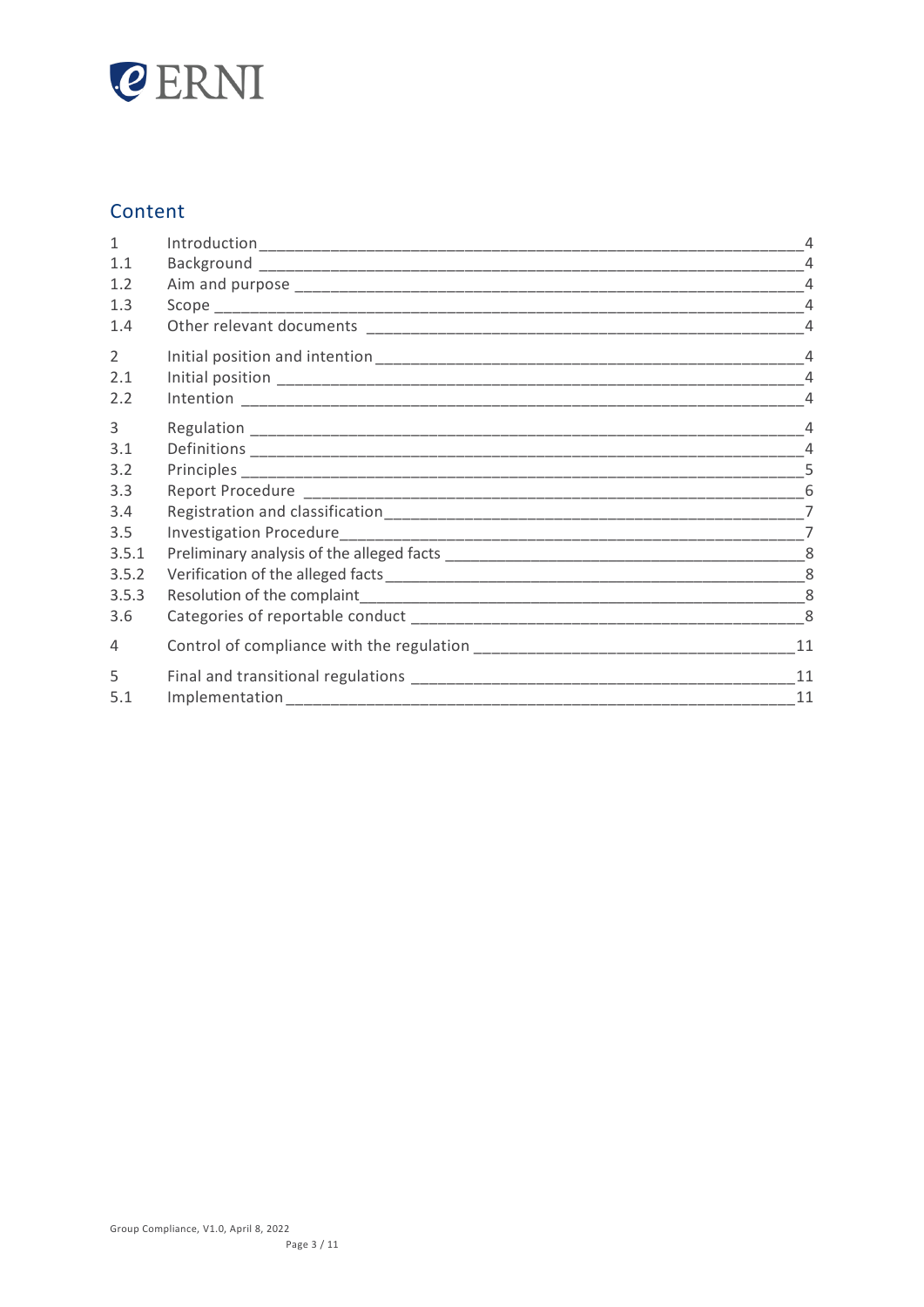

# 1 Introduction

ERNI Group is committed to the highest levels of ethics and integrity in the way that we do business. Our core values lie at the heart of our corporate culture and distinguish ERNI as a very special enterprise. We understand that this is crucial to our continued success and reputation. Our Code of Conduct and internal Regulations guide our professional conduct in every business situation. Therefore, we have a professional responsibility to speak up and report unethical behavior.

# 1.1 Background

We have developed this Regulation, having regard to the relevant legal requirements included in the Directive (EU) 2019/1937 of the European Parliament and of the Council of 23 October 2019 on the protection of persons who report breaches of Union law and national laws.

# 1.2 Aim and purpose

In line with ERNI's Code of Conduct, we want to protect employees who come forward and report concerns in good faith by encouraging a culture in which employees can raise concerns regarding unethical conducts without having to fear any adverse consequences so they can be addressed to help ERNI getting better and safer business by preventing non-compliance with the Code of Conduct, ERNI Regulations and national laws which may lead to impairment of ERNI's integrity, financial loss, regulatory sanctions and/or reputational damage.

# 1.3 Scope

This Regulation applies to:

- All companies of ERNI Group;
- All ERNI Group employees;

# 1.4 Other relevant documents

- ERNI's Code of Conduct

# 2 Initial position and intention

# 2.1 Initial position

ERNI's Whistleblowing Regulation is an important element in detecting corrupt, illegal or other undesirable conduct. ERNI strongly encourages you to speak up if you suspect or witness any matters of concern.

# 2.2 Intention

This Regulation describes the protections available to whistleblowers, what matters are reportable, the report procedure and how ERNI will support and protect the whistleblowers.

# 3 Regulation

# 3.1 Definitions

Detrimental conduct - Detrimental conduct is negative action taken against any person who, in good faith, makes a whistleblower report or assists or participates in an investigation of the disclosure and as a result suffers detriment.

Integrity Line - ERNI's Integrity Line service is an anonymous and secure whistleblower service delivered by EQS.

Whistleblower Committee - The WB Committee (including its members individually) are responsible for managing the whistleblower program and overseeing its implementation and effectiveness.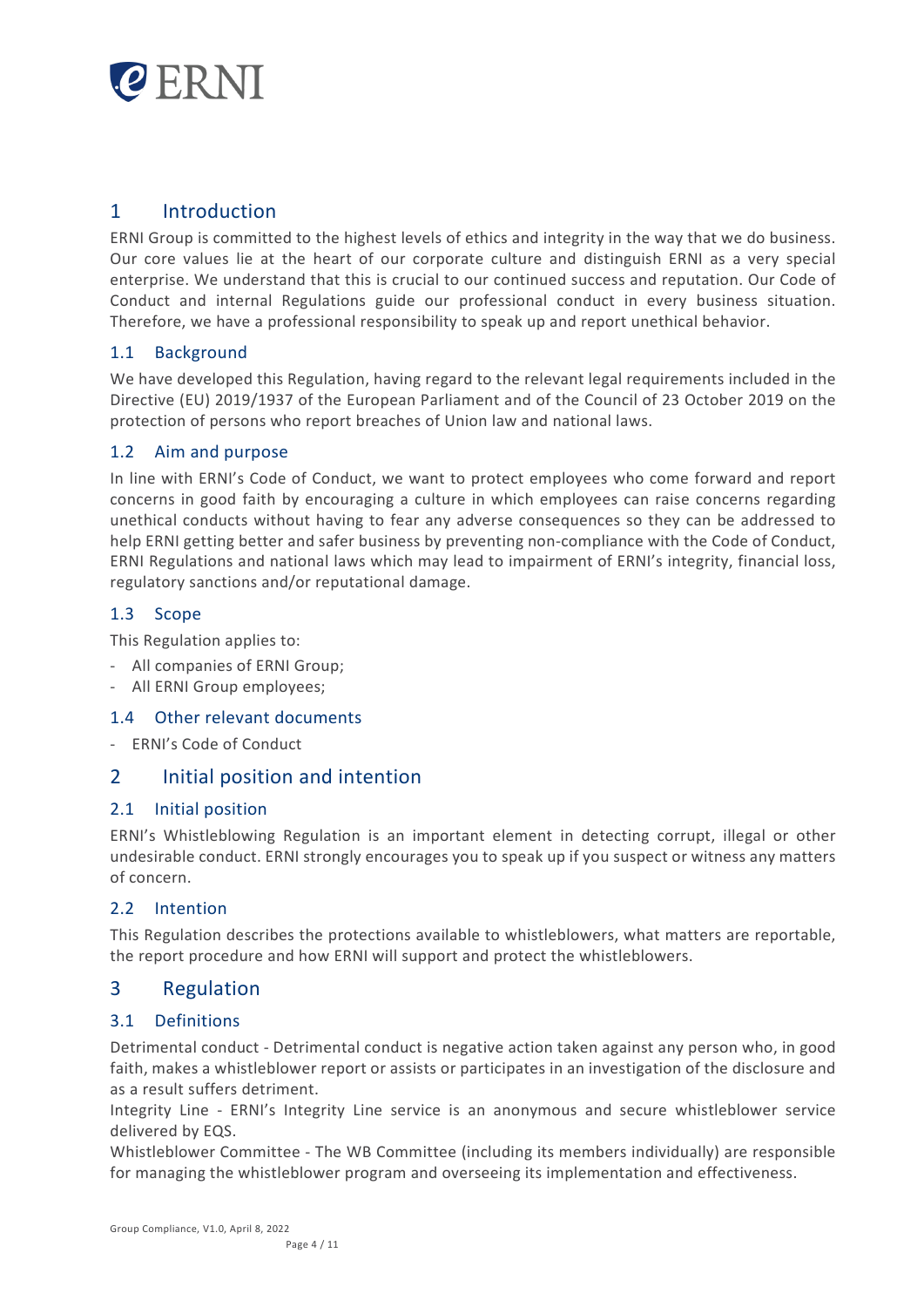

Whistleblower Investigation Officer (**WIO**) - The WIO is a person who has been nominated to carry out an investigation of a whistleblower report and to provide support and assistance to the whistleblower as needed.

Whistleblower Report Officer (**WRO**) - A WRO is a person who has been nominated to receive disclosures of reportable conduct from a whistleblower.

# 3.2 Principles

# Who is a whistleblower?

A whistleblower is someone who discloses a reportable conduct under this Regulation. Also, a whistleblower can be a current or former employee, principal or a service provider of ERNI.

If a third party transfers a complaint to an employee, such employee will have the obligation to report it to the WIO.

# What is a reportable conduct?

Reportable conduct is anything that you have reasonable grounds to suspect. In relation to ERNI, reportable conducts are included in section 3.6 of this Regulation. Some examples of reportable conduct include but are not limited to:

- fraud, money laundering or misappropriation of funds;
- offering or accepting a bribe; and
- failure to comply with, or breach of, legal or regulatory requirements.

Reportable conduct excludes personal work-related grievances as described below.

A personal work-related grievance is a report of behavior that has implications for the discloser personally and does not have significant implications for ERNI (for example an interpersonal conflict between two employees, etc.)

Personal work-related grievances do not qualify for protection under the whistleblower laws or this Regulation. Personal work-related grievances must be raised internally with your superior or Human Resources Department.

# What protection will I have as a whistleblower?

A whistleblower must make a whistleblower report through the Integrity Line service to qualify for protections under the whistleblower laws and this Regulation. These protections include:

- Identity protection;
- Protection from detritment;
- Civil, criminal and administrative liability protection.

ERNI does not tolerate any form of Detrimental Conduct taken by any person against the whistleblower or any people who are involved in an investigation of a whistleblower report. Examples of Detrimental Conduct can include, but are not limited to:

- harassment, intimidation, or bullying; and
- threats to cause detriment.

Examples of actions that are not Detrimental Conduct may, for example, include:

- managing a whistleblower's unsatisfactory work performance;
- administrative action that is reasonable to protect the whistleblower from detriment.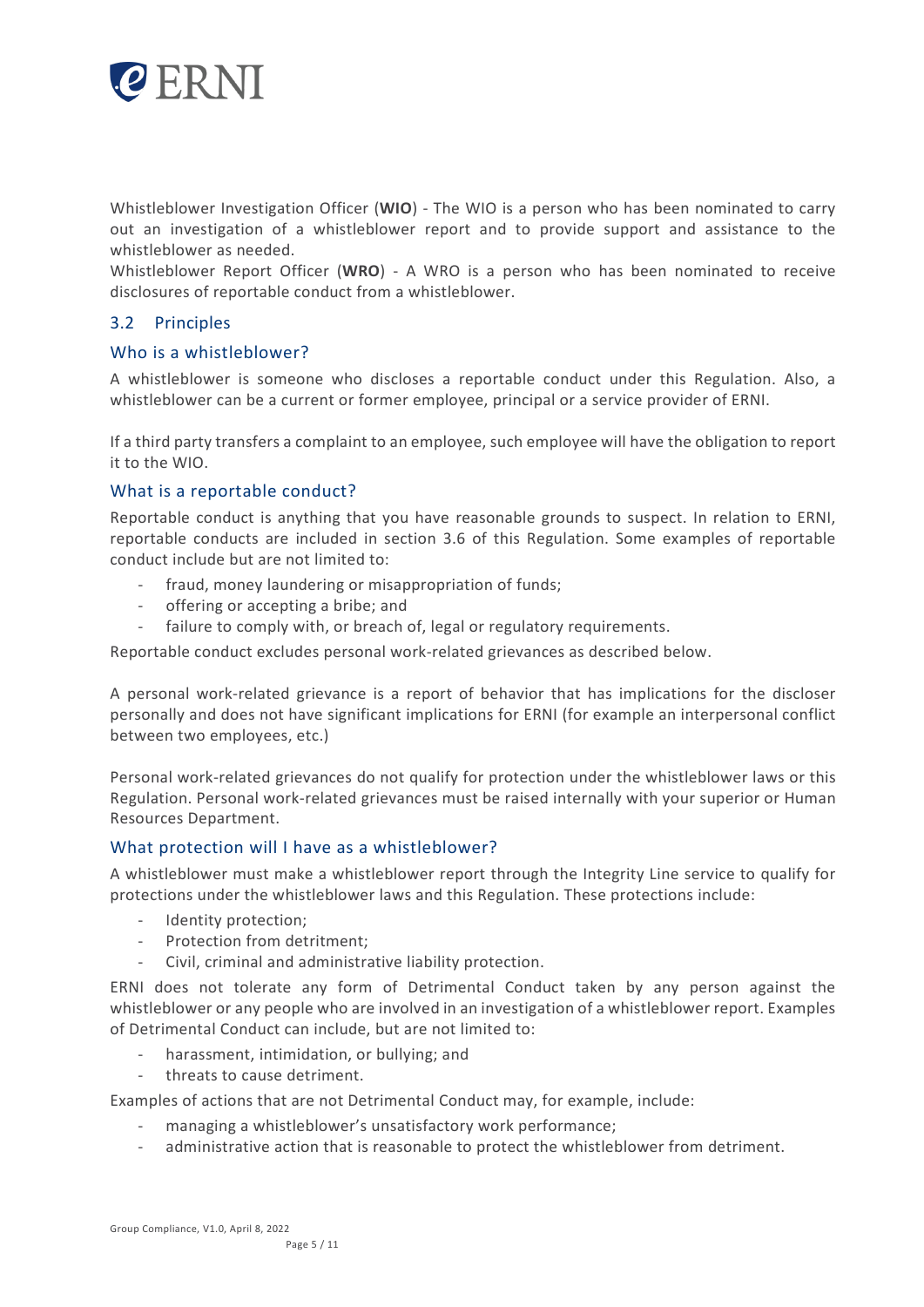

ERNI takes all allegations of Detrimental Conduct very seriously. If you believe that you are suffering detritment please contact a WIO through the ERNI Integrity Line tool.

# False or misleading disclosures

When making a disclosure, you will be expected to have reasonable grounds to suspect the information you are disclosing is true, but you will not be subject to a penalty if the information turns out to be incorrect. However, you must not make a report that you know is not true or is misleading. This may be a breach of our Code of Conduct and will be considered a serious matter that may result in disciplinary action. There may also be legal consequences if you make a knowingly false report.

# 3.3 Report Procedure

# When can I make a whistleblower report?

Before making your whistleblower report you should satisfy yourself that you have reasonable grounds to suspect a reportable conduct. A mere allegation with no supporting information is unlikely to reach that standard.

However, a whistleblower does not need to prove their allegations. In addition, the disclosure can still qualify for protection even if the disclosure turns out to be incorrect.

#### How can I make a whistleblower report?

The whistleblowing channel (Integrity Line) will be accessible through:

- https://whistleblower.erni
- https://betteraskerni.integrityline.com

The whistleblowing channel is implemented for all ERNI Group companies.

ERNI recommends using the ERNI Integrity Line service to make your whistleblower report. As an exception, If you are making a disclosure concerning the WIO you must report directly to a WRO.

ERNI WROs, include:

ERNI CFO

There are other ways you can make disclosures in limited circumstances, including to a regulator, or when making an emergency or public interest disclosure. Before you make any such disclosure you should seek independent legal advice to understand the criteria for making such a disclosure.

# What should I include in the report?

Please provide as much detailed information as possible so that your report can be investigated. Some useful details include:

- date, time and location;
- names of person(s) involved, roles and their business group;
- your relationship with the person(s) involved;
- the general nature of your concern;
- how you became aware of the issue;
- possible witnesses; and
- other information that you have to support your report.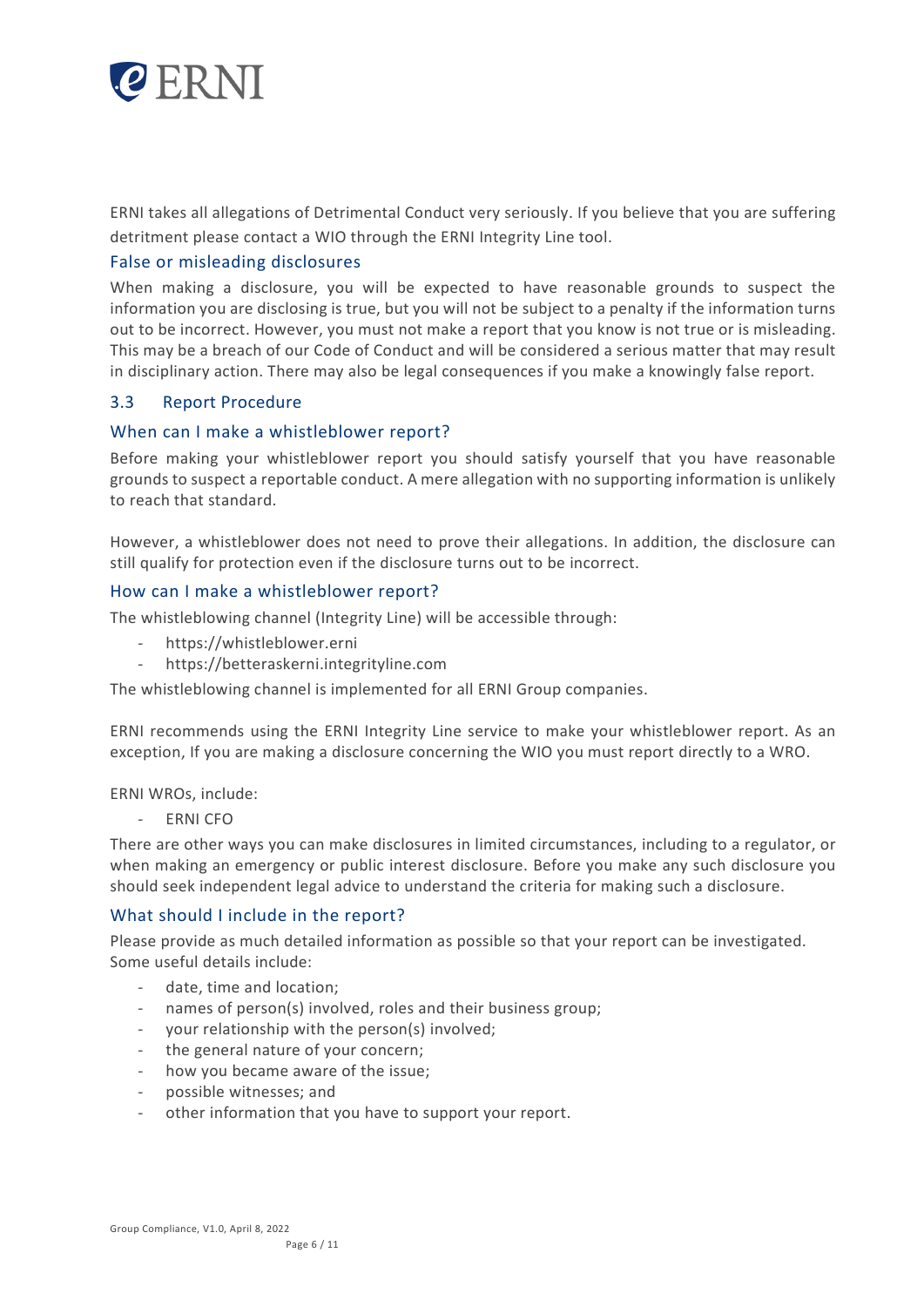

# Should I make a whistleblower report anonymously?

You can choose to make your disclosure anonymously and if so, you will still be protected under the whistleblower laws. However, requiring complete anonymity may practically make it more difficult for us to investigate the issue or take the action we would like to take.

# Identity Protection

Where you make a disclosure, your identity will only be shared if:

- you provide consent; or
- ERNI is permitted or required by law.

# 3.4 Registration and classification

Once the whistleblower report is received, it shall be assigned an identification code, and shall be incorporated into a database in which the processing status shall be recorded. The database will be updated throughout the different phases of the procedure.

The whistleblower shall be provided with a receipt for the presentation and registration of the communication made in the channel.

The complaints shall be classified in order of importance. The following are aspects considered to be most relevant:

- Situations that may give rise to possible criminal liabilities of the company or its executives, including (but not limited to) those that may involve acts, that if confirmed, could be classified as corruption in the public sphere, in any of its forms;
- Situations in which there is a risk of violating any current legislation;
- Situations which, if known outside of the company, may cause damage to the image of ERNI group;
- Situations which represent a "business continuity" risk;
- High amount associated with the founded complaint; and
- Number of people or areas affected by the alleged facts.

# 3.5 Investigation Procedure

#### Who will assess or investigate my matter?

All whistleblower reports will be considered by the WB Committee, who will appoint a WIO to investigate the whistleblower report.

# How will my whistleblower report be reviewed by ERNI?

All whistleblower reports will be taken seriously by ERNI. They will be assessed carefully to determine whether an investigation is required. The WIO will review the outcome and determine appropriate actions to respond to the matter.

#### What is the investigation process?

All investigations will:

- follow a fair process;
- be conducted as quickly and efficiently as the circumstances permit;
- determine whether there is enough evidence to substantiate the matters reported; and
- be independent of the person(s) concerned with the allegations.

We will provide you with feedback, as appropriate on the progress and expected timeframes of the investigation.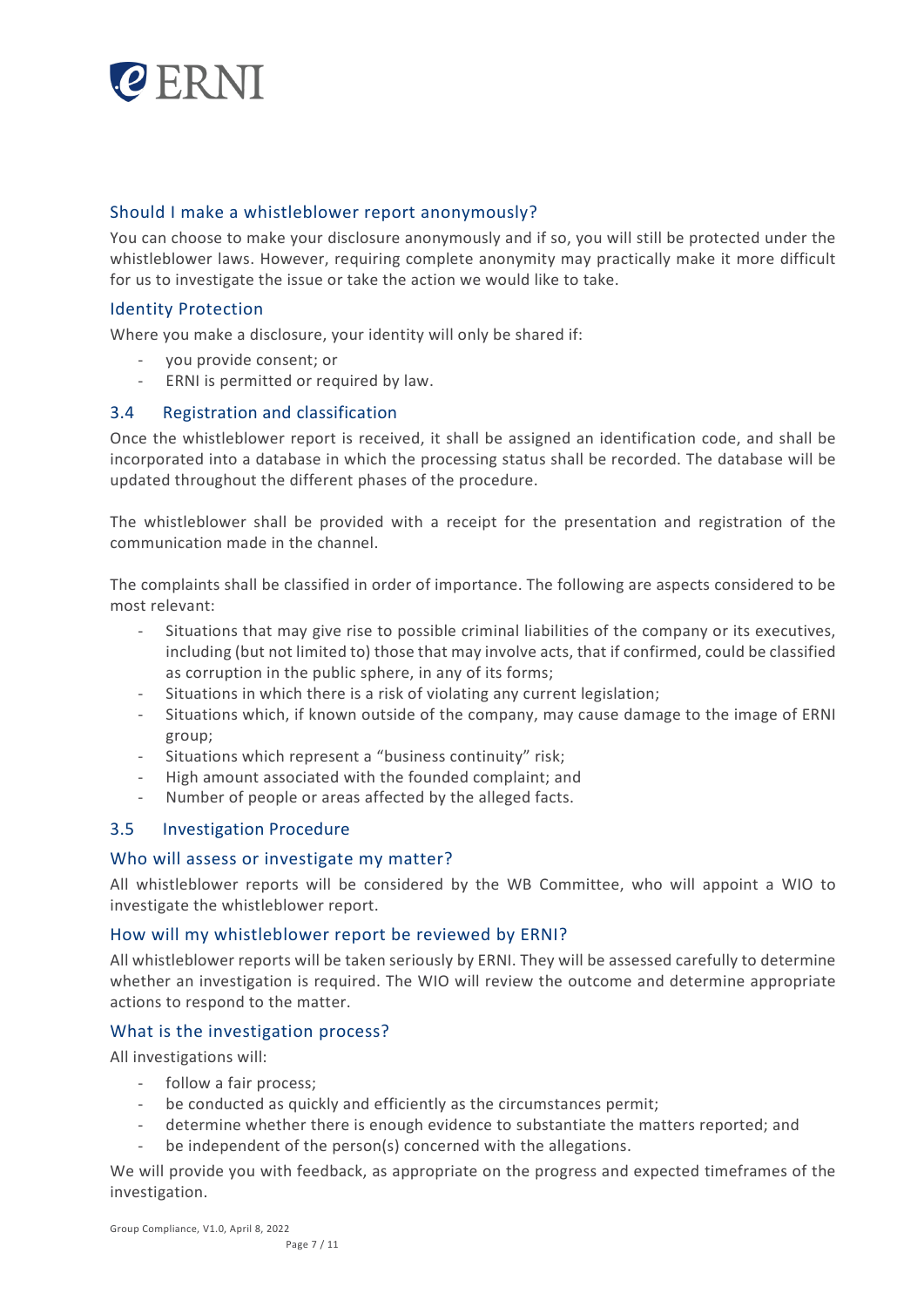

# 3.5.1 Preliminary analysis of the alleged facts

Once a whistleblower report is received, the WIO shall determine whether or not to give process to said communication, considering if it does or does not meet the minimum requirements for this purpose. In the event that the whistleblower report is manifestly unfounded, or that, being anonymous, does not provide sufficient information for the verification of the alleged facts, it shall not be admitted for processing, documenting such decision.

# 3.5.2 Verification of the alleged facts

When according to the preliminary analysis of the complaint is appropriated, the WIO shall proceed to the verification and analysis of the alleged facts; for this purpose, the collaboration of other areas of ERNI, or of third parties, may be requested if necessary. Throughout the investigation process, the presumption of innocence is guaranteed to all affected persons.

# 3.5.3 Resolution of the complaint

Once the audit of the alleged facts has been concluded, the WIO will reach conclusions that will be transferred to the competent areas and according, to what it is established in this Regulation, said conclusions could be formalized in a report.

Additionally, adequate compliance with the applicable data protection laws and, in particular, regarding the rights of the owners of such data must be ensured.

On the one side, if it is determined that the perpetration of any irregularity, act contrary to the law or the internal standards, has not been accredited, an agreement shall be reached to close the file without the need to adopt any measure, proceeding with its filing and documenting said decision.

On the other side, if it is determined that the perpetration of any irregularity, act contrary to the law or the internal standards of ERNI group, has been accredited, said situation will be transferred to the head of the affected area and to Human Resources Department for the appropriate disciplinary effects.

Once an investigation has been completed ERNI will notify you but please be aware that ERNI may be unable to disclose particular details or the outcome of the investigation.

# 3.6 Categories of reportable conduct

#### 3.6.1 Mobbing / harassment

Moral harassment at work, also known as "mobbing", is any conduct, practice, or behaviour that, systematically and recurring over time, represents within the centre of the working relationship represents and undermining or offence against the dignity of the worker, trying to emotionally and psychologically submit him/her, and attempting to cancel his/her capacity, professional promotion, or permanence in the workplace, creating a hostile environment, and negatively affecting the working environment.

Excluded from the concept of harassment at work are those temporary interpersonal conflicts located at a specific time that can occur within the framework of human relationships and that affect the work and development of the organization, but do not have as purpose the personal or professional destruction of the parties involved in the conflict.

#### 3.6.2 Sexual harassment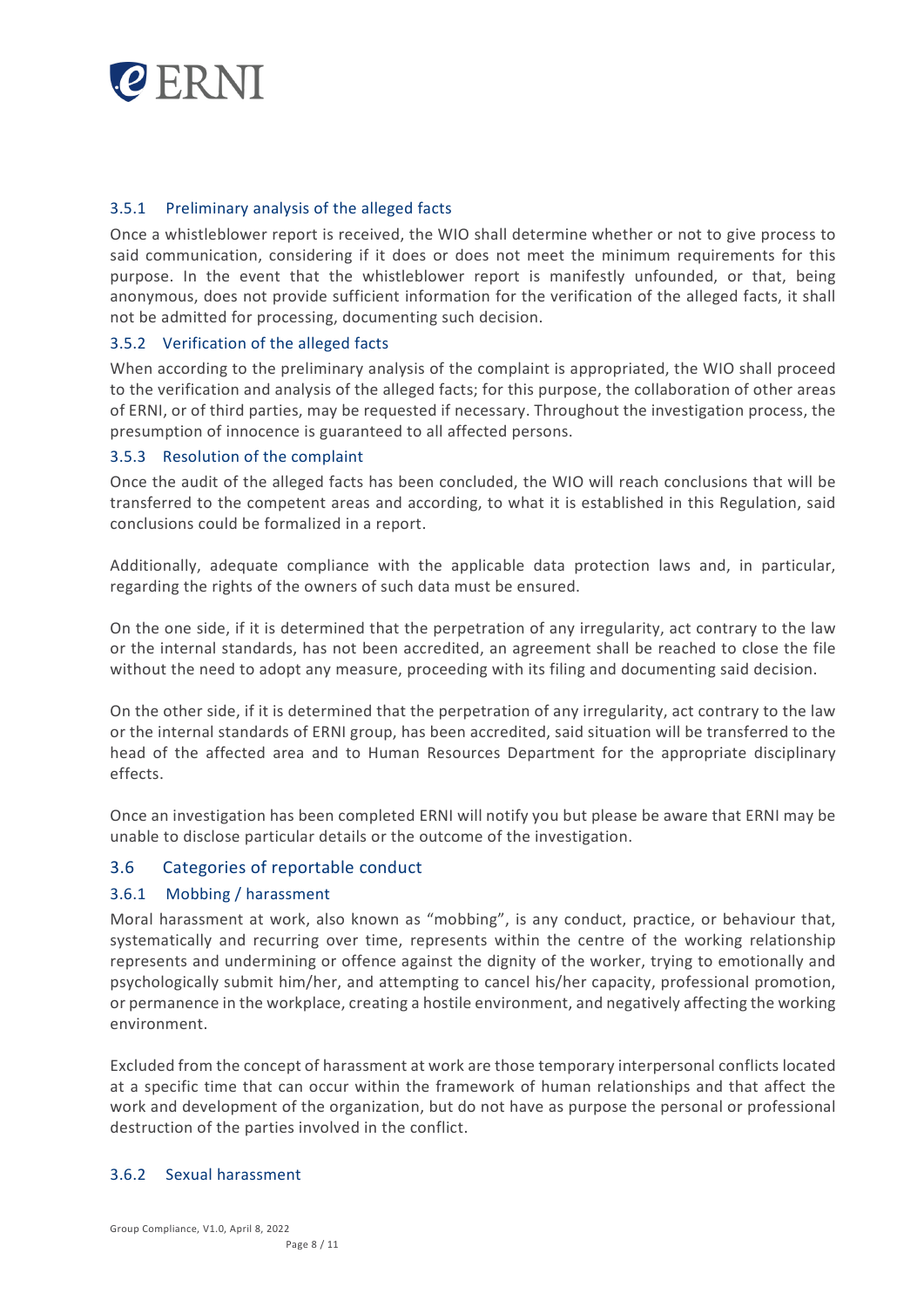

Any behaviour of an unwanted sexual nature and that can be perceived, or causing, offence or humiliation to a person. When said behaviour interferes with work or creates an intimidating, hostile, or offensive working environment. Although it generally involves a pattern of behaviour, it can also take the form of a single incident.

# 3.6.3 Discrimination

Any unfair treatment or arbitrary differentiation based on the race of the person, gender, religion, nationality, ethnic origin, sexual orientation, disability, age, language, social origin, or any other social condition whatsoever. Discrimination can be an isolated occurrence that affects a person or group of people in a similar situation

# 3.6.4 Inappropriate behaviour and other conflicts in the workplace

One-time or recurring behaviours of abuse of power both by area managers or heads of companies towards their subordinates, and abuse towards an employee that occurs among people who do not have a control or hierarchy relationship between each other, or if they had, said control or hierarchy relationship would not be relevant.

# 3.6.5 Working Conditions

Errors in the remuneration process to employees (payment of salaries, overtime, bonus, etc.) which are not associated with issues of fraud. Furthermore also includes those situations that involve a labour risk for the worker (unhealthiness, risk of fire...).

# 3.6.6 Information security / privacy

Use of the information of the company, customers, employees, shareholders, or providers for one's own benefit or the benefit of third parties. Breach of processes that manage the confidentiality, integrity, and availability of information assets.

#### 3.6.7 Conflicts of Interest

Situations in which a personal or private benefit or interest influences the professional decisions adopted by an employee, being this personal interest or benefit able to conflict with the interests of any company of the ERNI group. The conflict of interest can be due to relationship, participation in companies, or for any other reason whatsoever that the employee considers that limited or conditioned his/her objective decision-making capacity regarding third parties. An employee's decision-making capacity is considered conditioned when said employee or coordinated persons directly or indirectly attempt, or try to attempt, to exercise control, a significant influence, or an administration or management position in companies or entities involved in a potential conflict of interest.

# 3.6.8 Corruption of public officers

Those behaviors carried out by ERNI employees, or through third parties, against the integrity of ERNI, consisting of promising, offering, paying, giving, or authorizing the delivery of gifts, invitations, or other types of incentives to a civil servant or public employee with the purpose of influencing or obtaining a benefit for ERNI.

#### 3.6.9 Acts contrary to integrity in the private scope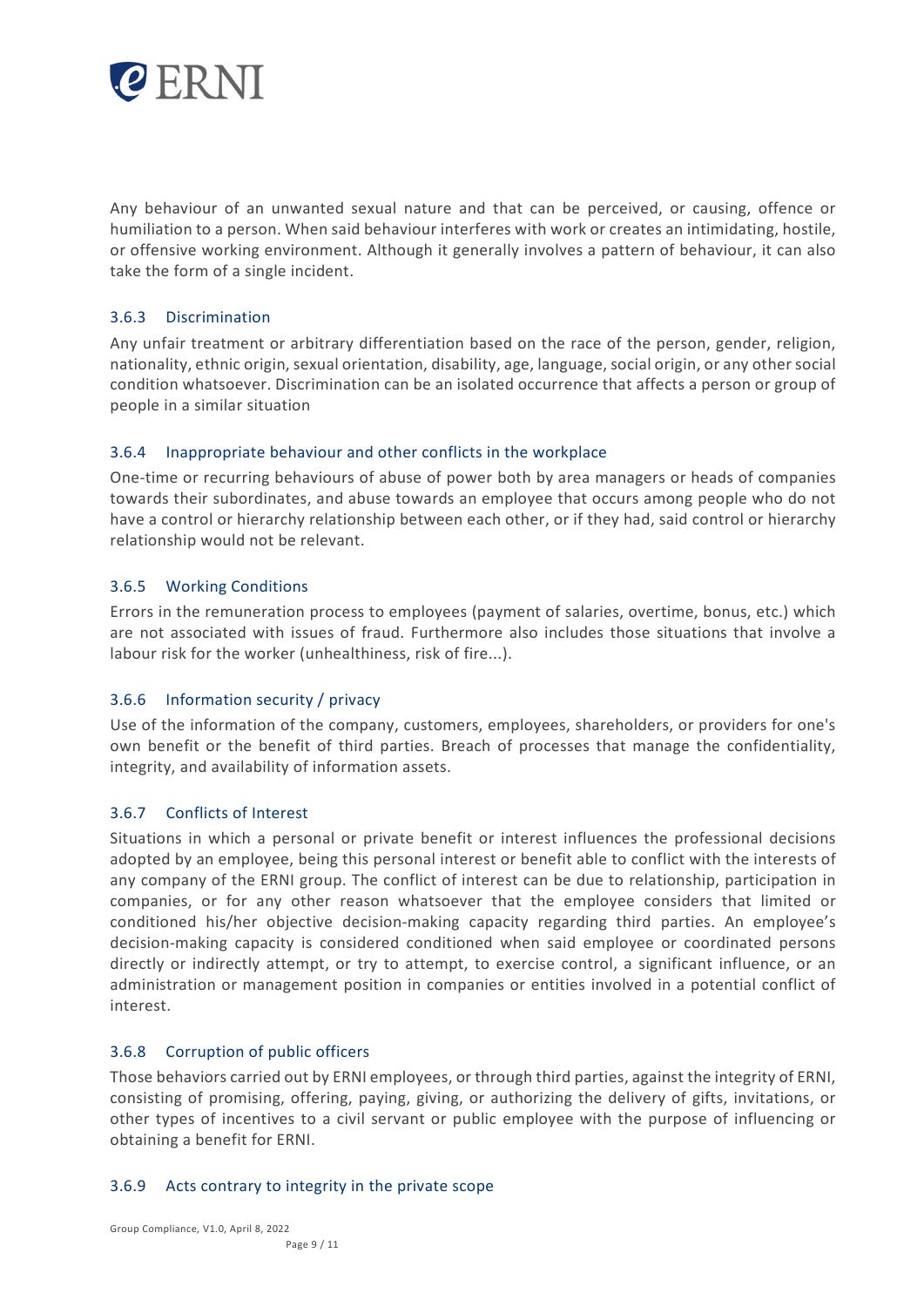

Those conducts carried out by ERNI employees, or through third parties, against the integrity of ERNI, consisting of: (a) either promising, offering, paying, giving, or authorizing the delivery of gifts, invitations, or other types of incentives to any natural or legal person, in the private scope, with which there is no personal or economic link, with the purpose of conditioning the conduct of the party receiving the incentive; (b) either receiving or accepting gifts, invitations, or other types of incentives from any natural or legal person in the private scope, with which there is no personal or economic link, with the purpose of obtaining an advantage or a reward.

# 3.6.10 External Fraud

Intentional or deliberate action against ERNI in order to dispossess it of property or money through deception, scheme, or other unfair medium. In this case, employees of ERNI are not involved, and neither are persons who act in their capacity as public officers.

# 3.6.11 Internal Fraud

Intentional or deliberate action against ERNI in order to dispossess it of property or money through deception, scheme, or other unfair medium. In this case, employees of ERNI are involved in the fraud, and in the event that there are external natural persons, these will not be persons who act in their capacity as public officers.

#### 3.6.12 Favourable treatment

Act through which privileges, concessions, or benefits are granted to a third party or an employee of the ERNI Group with which there is no personal or economic link, or said link is unknown, giving the other party an advantage over others in such a way that eliminates the concept of equal terms. Favourable treatment situations not contrary to the integrity of ERNI and that are not linked to a Conflict of Interest, will be included in this category.

# 3.6.13 Internal Control of the Financial Reporting

Accounting irregularities related to the internal control of the financial information or regarding audit issues.

#### 3.6.14 Legal Non-compliance

Any other non-compliance with national laws not included in the previous categories.

#### 3.6.15 Regulatory Non-compliance

Any other intentional or unintentional non-compliances with internal regulations, not reflected in the previous sections. Non-exhaustively in the event that the non-compliance is related to the Conflict of Interest Regulations, the "Conflict of Interest" characteristics will be applied, if it is related to the Anti-corruption Policy, it will be classified in the corresponding "Public Officials Corruption" or "Acts Contrary to Integrity in the Private Scope" sections.

#### 3.6.16 Non-compliance with Customer Commitments

Non-compliance with the commitments contracted with customers in relation to the contracted services, billing, quality of products and services, etc. or bad practices contrary to the customer's interests.